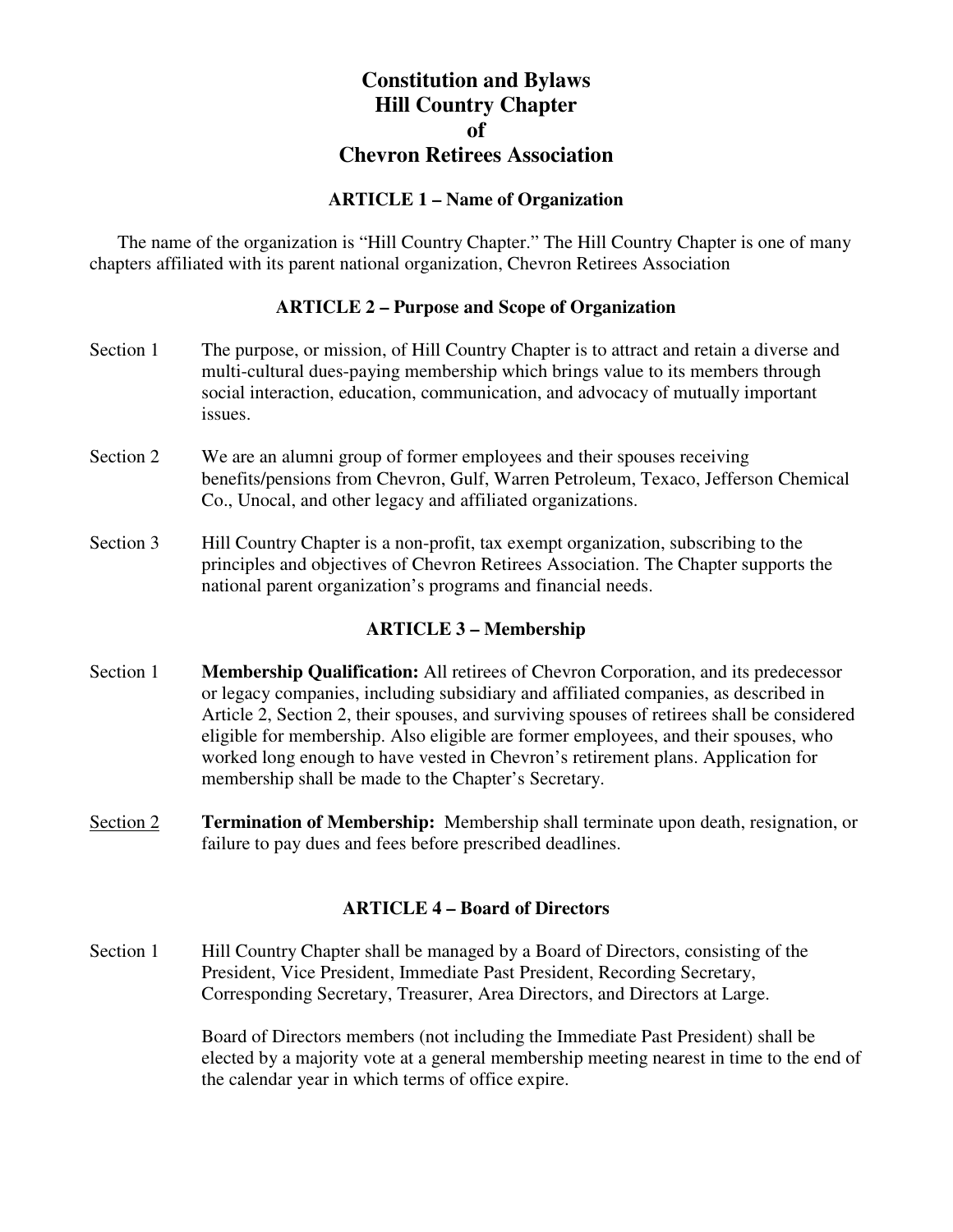- Section 2 **Terms of Office:** Terms of office for all Officers and Directors shall be two (2) years, starting on January  $1<sup>st</sup>$  and running for two years through December  $31<sup>st</sup>$ .
- Section 3 **Duties of Officers:** The **President** shall preside at all meetings of the Board of Directors, and general Chapter meetings. The President shall implement policies and programs approved by the Board. The President shall provide an agenda to all officers and directors at least two days before each scheduled or called meeting. The President shall strive to build unity and improve the Chapter through promoting the interest of all Chapter members.

 The **Immediate Past President** shall serve in an advisory capacity in matters of Chapter business. The Immediate Past President is not an elected office.

 The **Vice President** shall assist the President when requested and shall assume the duties of the President in his / her absence.

 The **Recording Secretary** shall provide all necessary administrative support, record the minutes of Board and Chapter meetings, and perform other such functions as assigned by the President.

 The **Corresponding Secretary's** responsibilities shall be to manage communication within the chapter, maintain the chapter's membership roster, and assist the President upon request.

 The **Treasurer** shall receive and provide for safekeeping of Chapter funds, and submit statements of income and expenses at Board and Chapter meetings, as well as other occasions upon request of the President.

**Area Directors** shall represent the interests of Chapter members within specific geographic areas, and shall assist the President upon request.

**Directors at Large** shall represent the general interests of Chapter members, and shall assist the President upon request.

 In addition to their defined duties, an important responsibility of all officers and directors shall be to actively participate in the general conduct of chapter business.

- Section 4 **Removal of Officers and Directors:** Elected Officers and Directors shall be subject to removal any time they fail to meet the requirements of office, routinely fail to attend Board meetings, fail to observe or abide by the Chapter's Constitution and Bylaws and established policies, lose the confidence of the membership, or upon termination of membership as described in Article 3, Section 2. Removal shall be accomplished with a majority vote of Officers and Directors.
- Section 5 **Vacancies:** Vacancies on the Board of Directors, as described in Article 4 Section 4, shall be filled by appointment by the President with approval of a majority of the Board of Directors.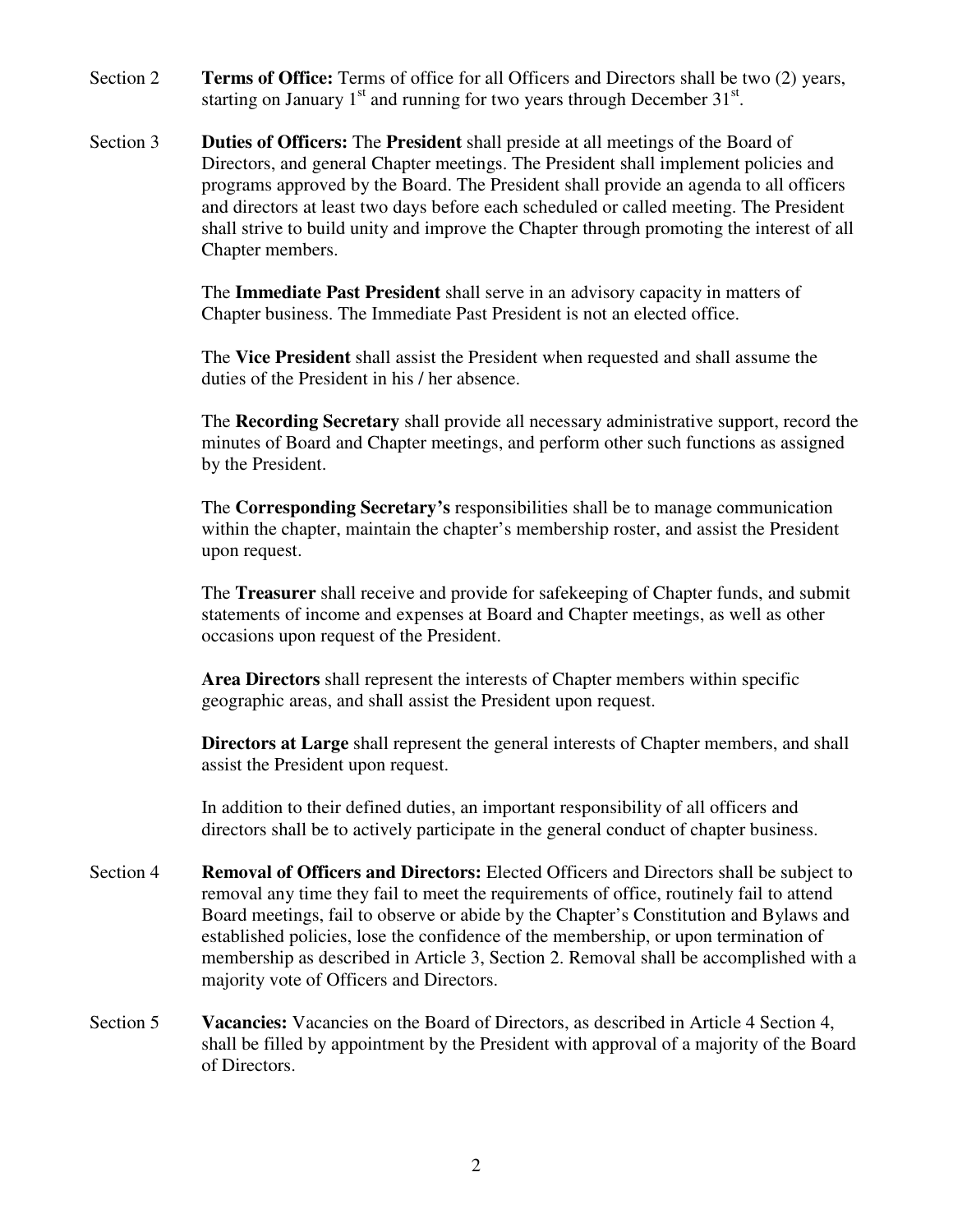#### **ARTICLE 5 – Compensation, Reimbursements, and Expenses**

All service to the Hill Country Chapter performed by its members shall be donated, it being the Chapter's policy to pay no salaries, wages, or other remuneration for such service. At the same time, reasonable and proper expenses of the Chapter's officers, directors, and members incurred in conjunction with work performed for the benefit of Hill Country Chapter may be reimbursed, providing the expense has been authorized by the Board and adequate documentation is provided.

The Chapter may pay reasonable compensation to non-members for services rendered and make payments and distributions in furtherance of the exempt purpose for which it was formed.

#### **ARTICLE 6 – Meetings, Quorums, Voting and Committees**

- Section 1 **Board Meetings:** The Board of Directors shall meet at the call of the President, or his designated representative. A quorum for Executive Board meetings shall consist of the physical presence of at least one half (1/2) of all Board members. Voting shall be by simple majority restricted to Board Members. None of the foregoing prohibits Officers and Directors from conducting informal discussions among themselves, and with other members, concerning Chapter affairs.
- Section 2 **Membership Meetings:** Membership meetings, also called Chapter meetings, shall be scheduled on a periodic basis by the Board of Directors. The President may call a special general membership meeting at any time providing seven calendar days notice is provided. A quorum shall consist of the members present. Voting shall be by simple majority except where voting on amending the Constitution and Bylaws, and dissolution or disbandment, where a two thirds (2/3) majority shall be required.
- Section 3 **Committees:** Standing committees may be authorized by the Board of Directors, which is also empowered to appoint committee members and chairpersons. Standing committees may be comprised of both appointed members, as well as members elected by the general membership. The Board of Directors may appoint temporary committees, committee members, and chairpersons for any special purpose as the need arises.
- Section 4 **Open Forum:** All meetings where Hill Country Chapter business is conducted shall be open to all of the Chapter's members.
- Section 5 **Robert's Rules of Order:** The most recent edition of Robert's Rules of Order shall govern all business meetings.